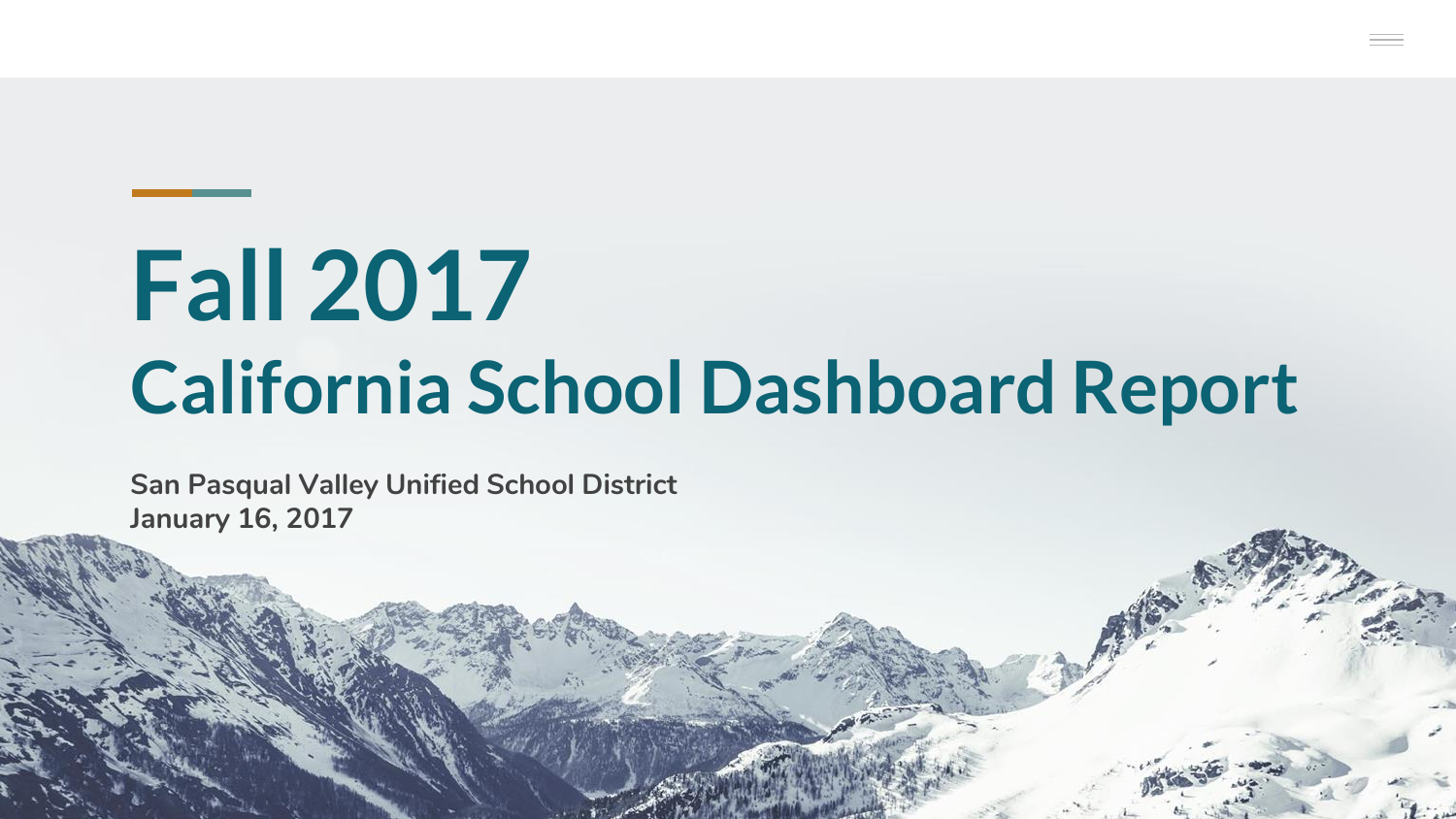# **What is the California School Dashboard?**

**[https://www.caschooldashboard.org/#/Home](https://www.caschooldashboard.org/)**

"The California School Dashboard (or the Dashboard) is an online tool that shows parents and communities how schools and districts are performing on test scores, graduation rates, and other measures of student success."

(<https://www.cde.ca.gov/ta/ac/cm/documents/dashboardparentguide17.pdf>)

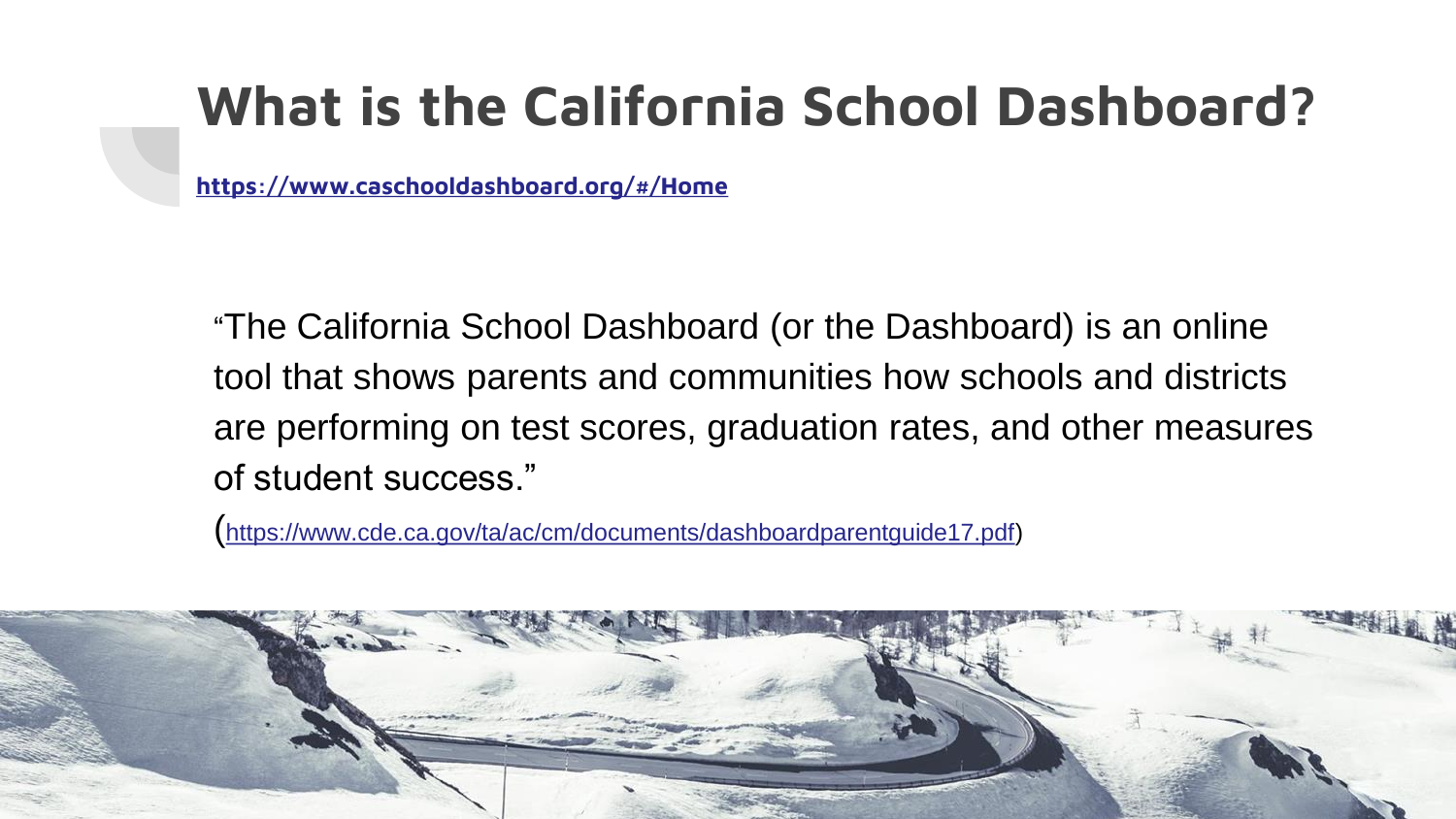# **Six State Indicators Found on the Dashboard -** Based on information collected statewide and allows for comparison



- **<sup>1</sup>** Chronic Absenteeism
- 
- Suspension Rate (for grades K-12)



English Learner Progress (for grades 1-12) **1 6 6** Academic (for grades 3-8)

- 
- **<sup>4</sup>** Graduation Rate (for high school only)
- **<sup>5</sup>** College/Career (for high school only)
	- - English Language Arts (ELA)
		- **Mathematics**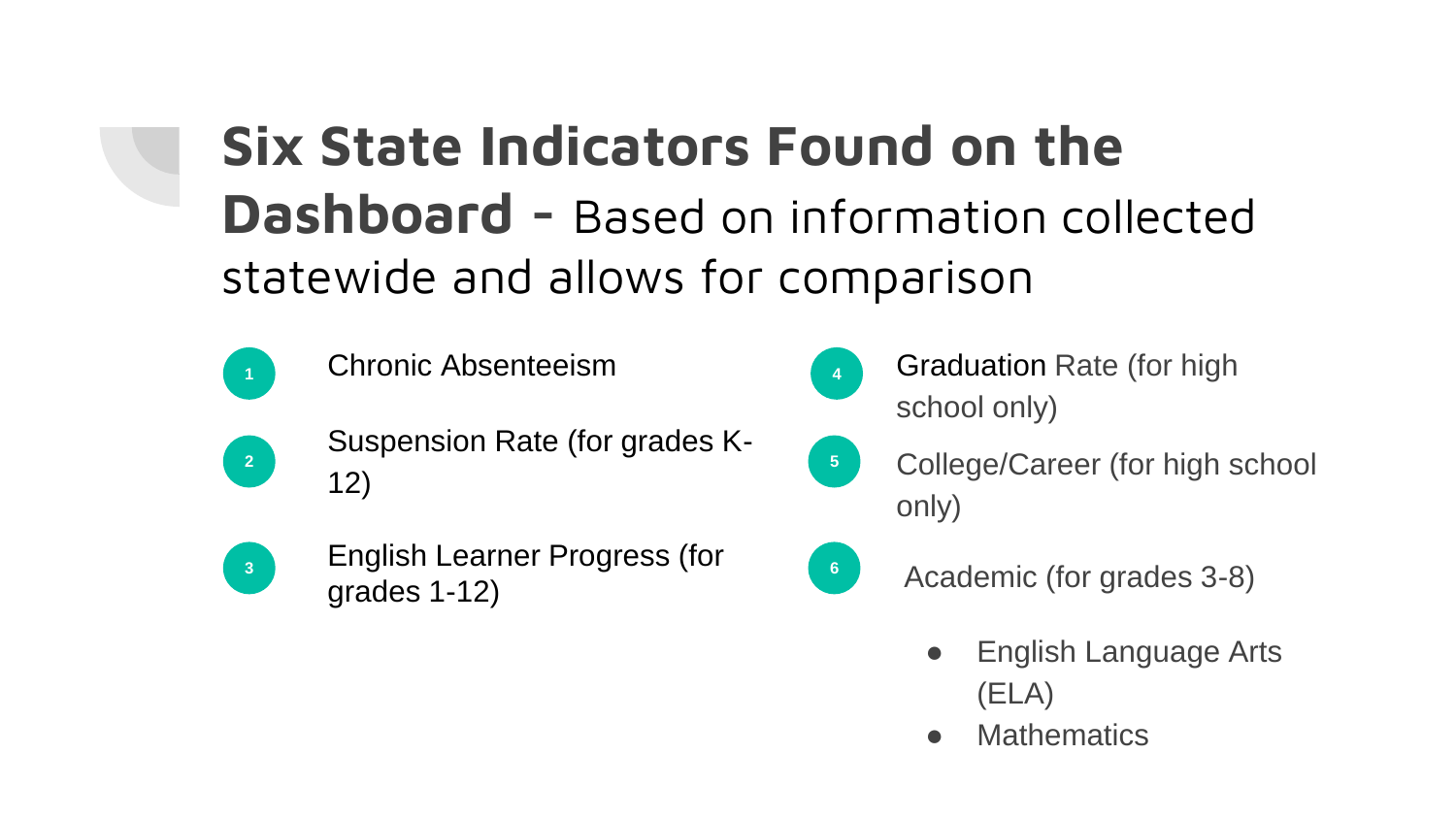### **Local Indicators -** Based on information provided by the District



#### **1** Basic Conditions

- Teacher qualifications
- Safe and clean buildings
- Textbooks for all students



Implementation of Academic **Standards** 



#### **<sup>3</sup>** School Climate Surveys



**<sup>4</sup>** Parent Involvement and Engagement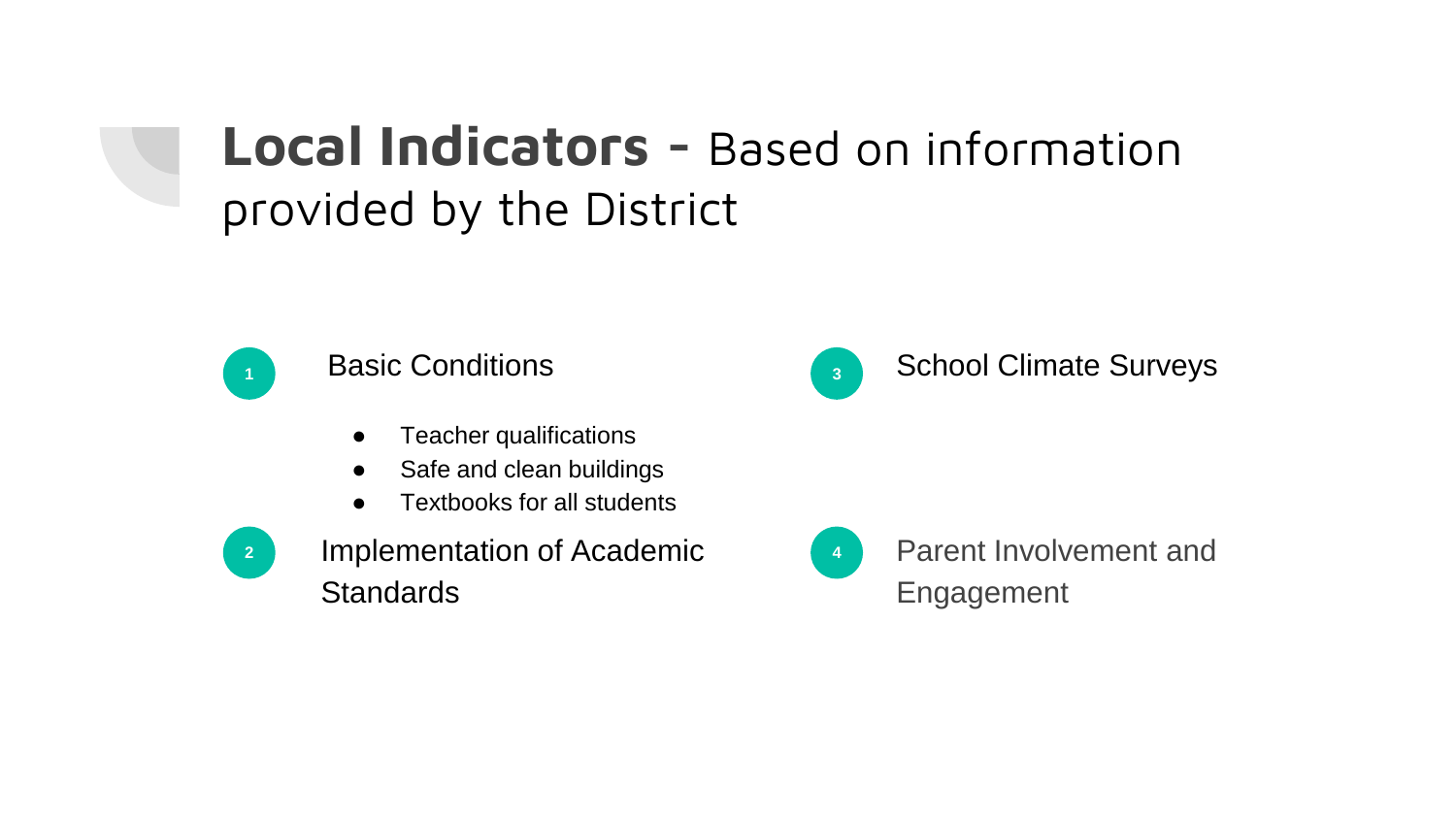# **How is performance measured?**

Performance on the state indicators is measured by looking at *Status*  and *Change.*

- **Status** is based on the *current year* of data.
- *Change* is found by comparing current year results (Status) and results from the prior year (or, in some cases, an average of years):

#### **Current Year Results (Status)** minus **Prior Year Results** = *Change*

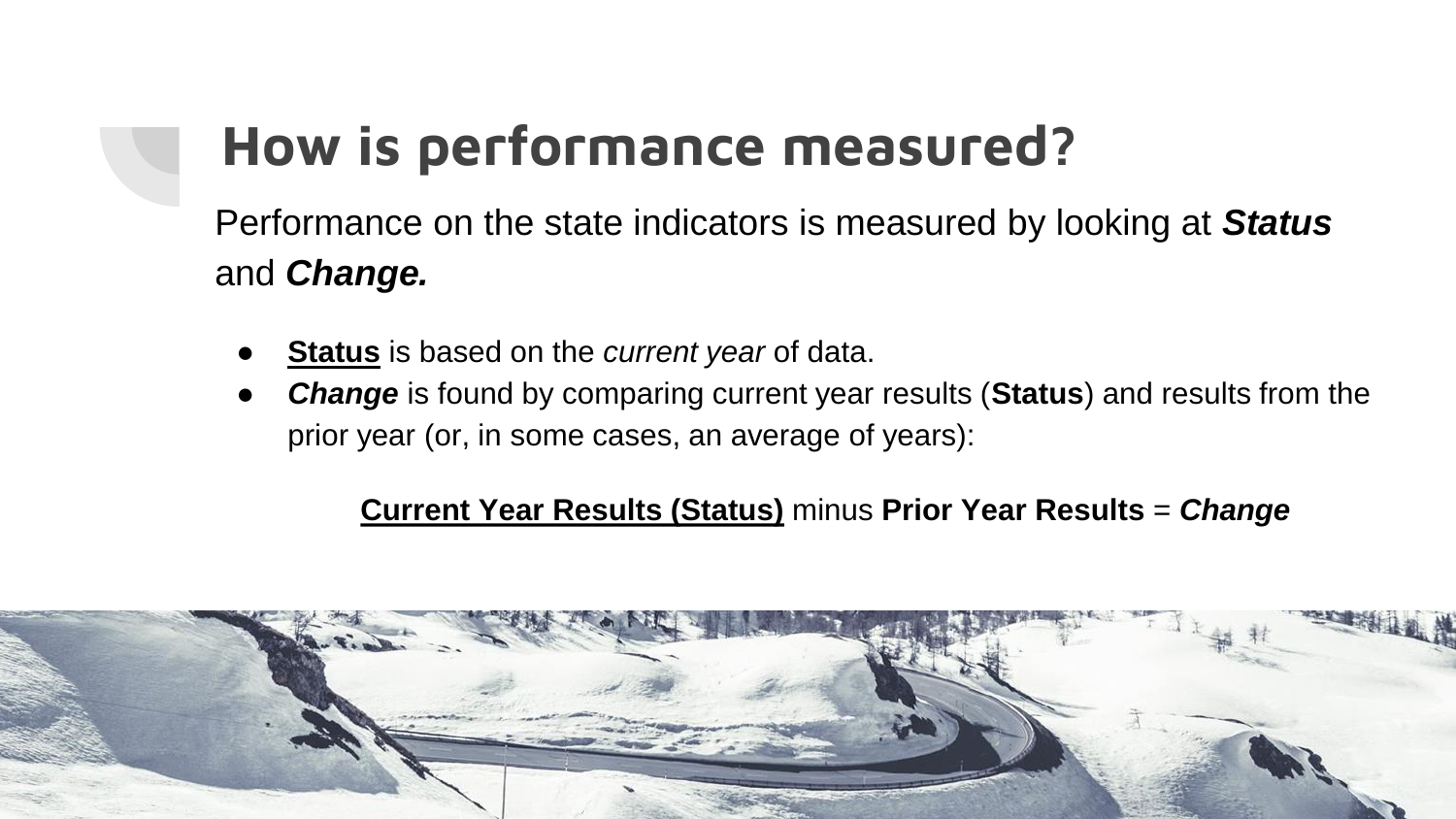

| <b>FIVE STATUS LEVELS</b> |
|---------------------------|
| Very High                 |
| High                      |
| Medium                    |
| Low                       |
| <b>Very Low</b>           |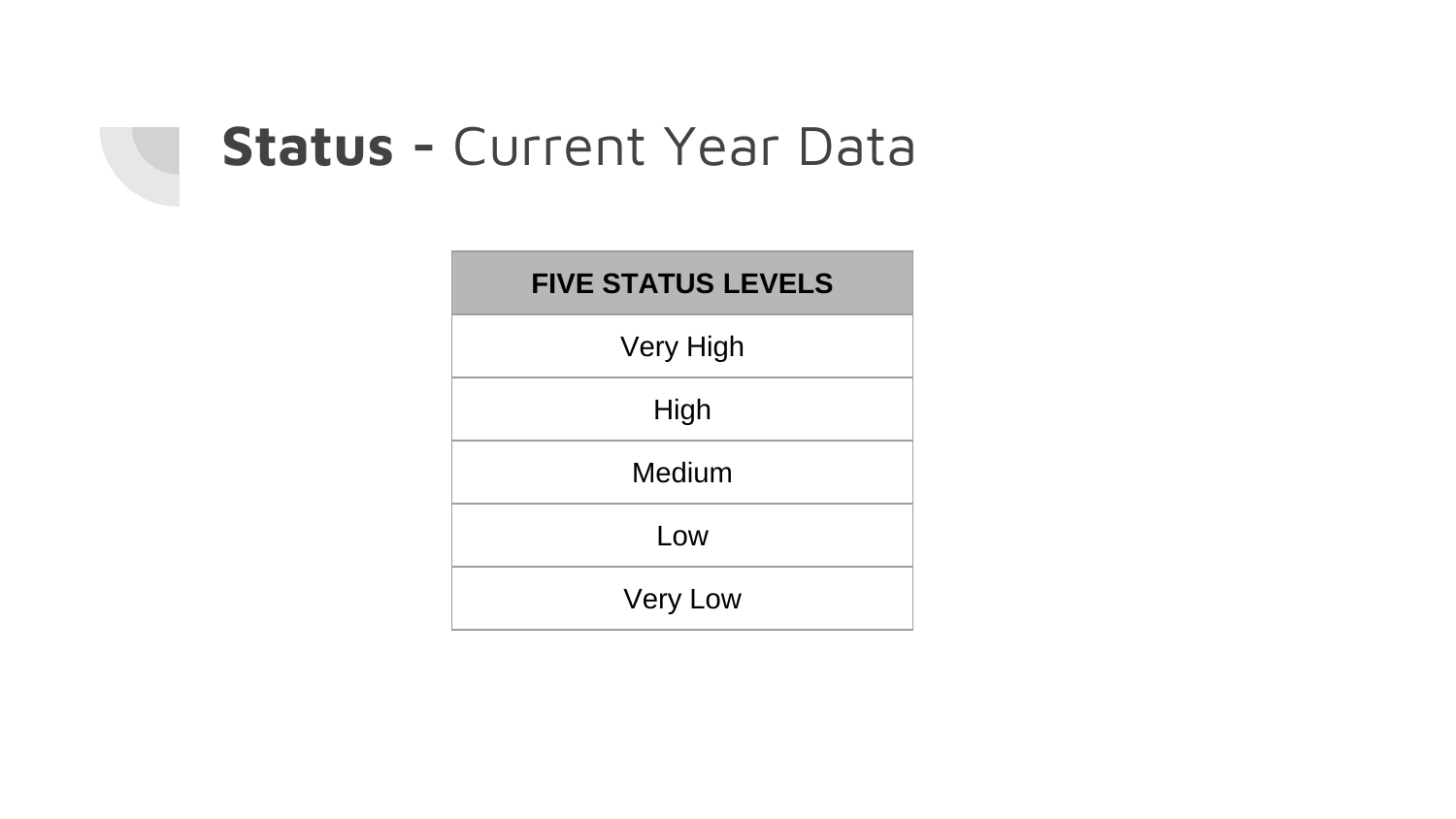# **Change -** Current Year Results (Status) minus Prior Year Results = Change

#### **FIVE CHANGE LEVELS**

Increased Significantly

Increased

Maintained

**Declined** 

Declined Significantly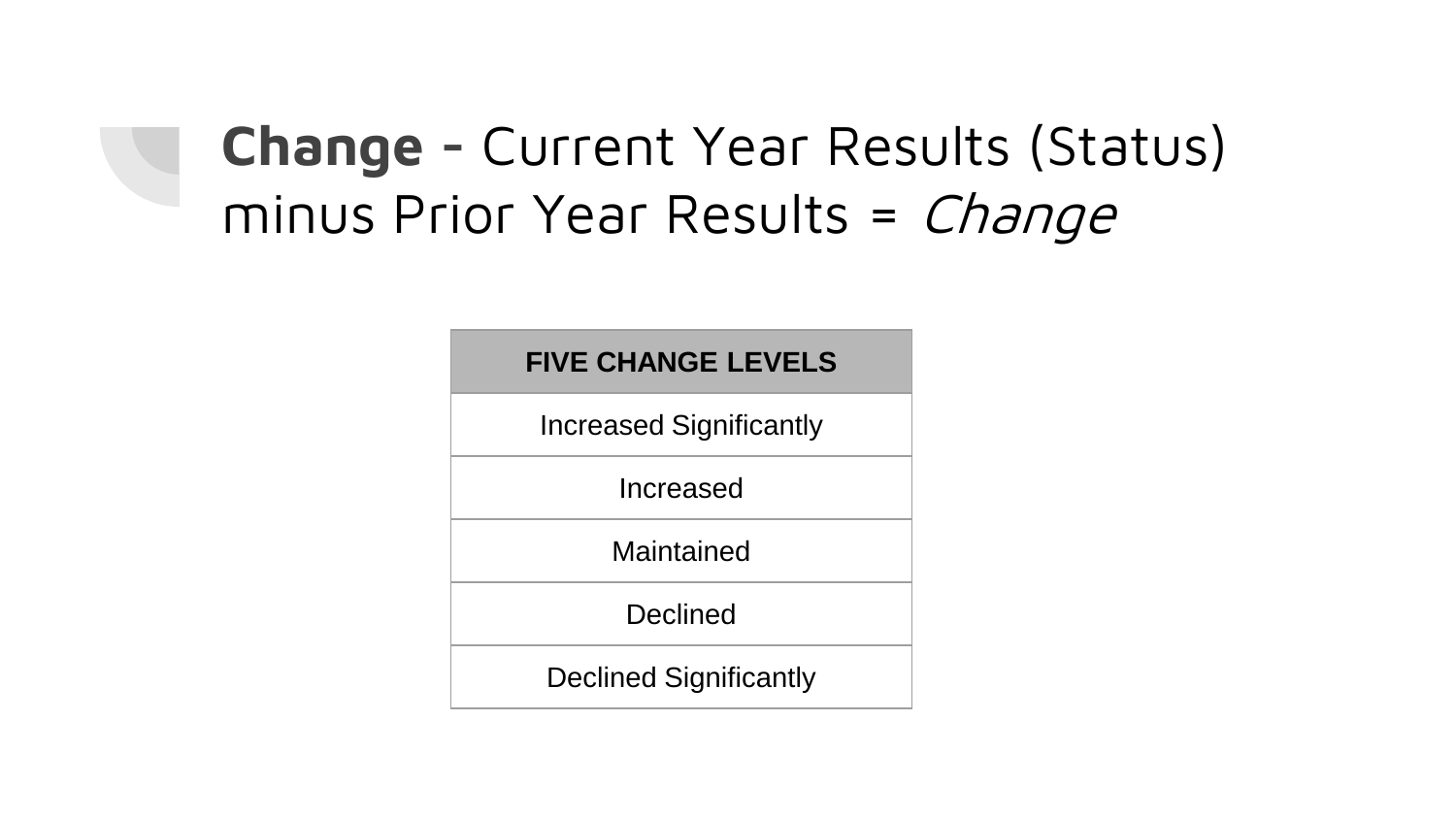# **What are the performance levels?**

Schools and districts receive one of five performance levels on each state indicator. Each performance level is identified by a different color

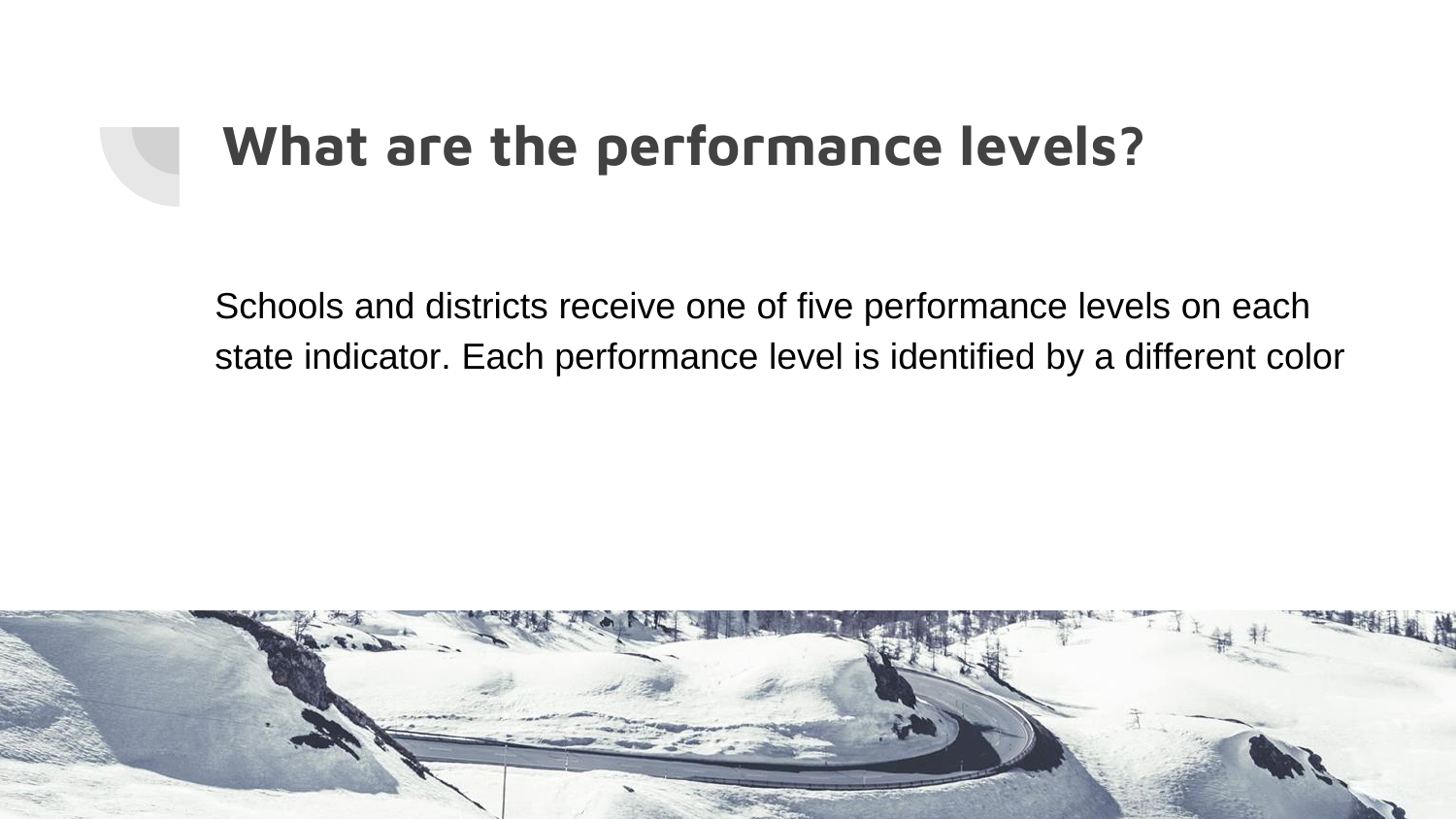

Blue (Highest Performance)

**Green** 

**Yellow** 

**Orange** 

Red (Lowest Performance)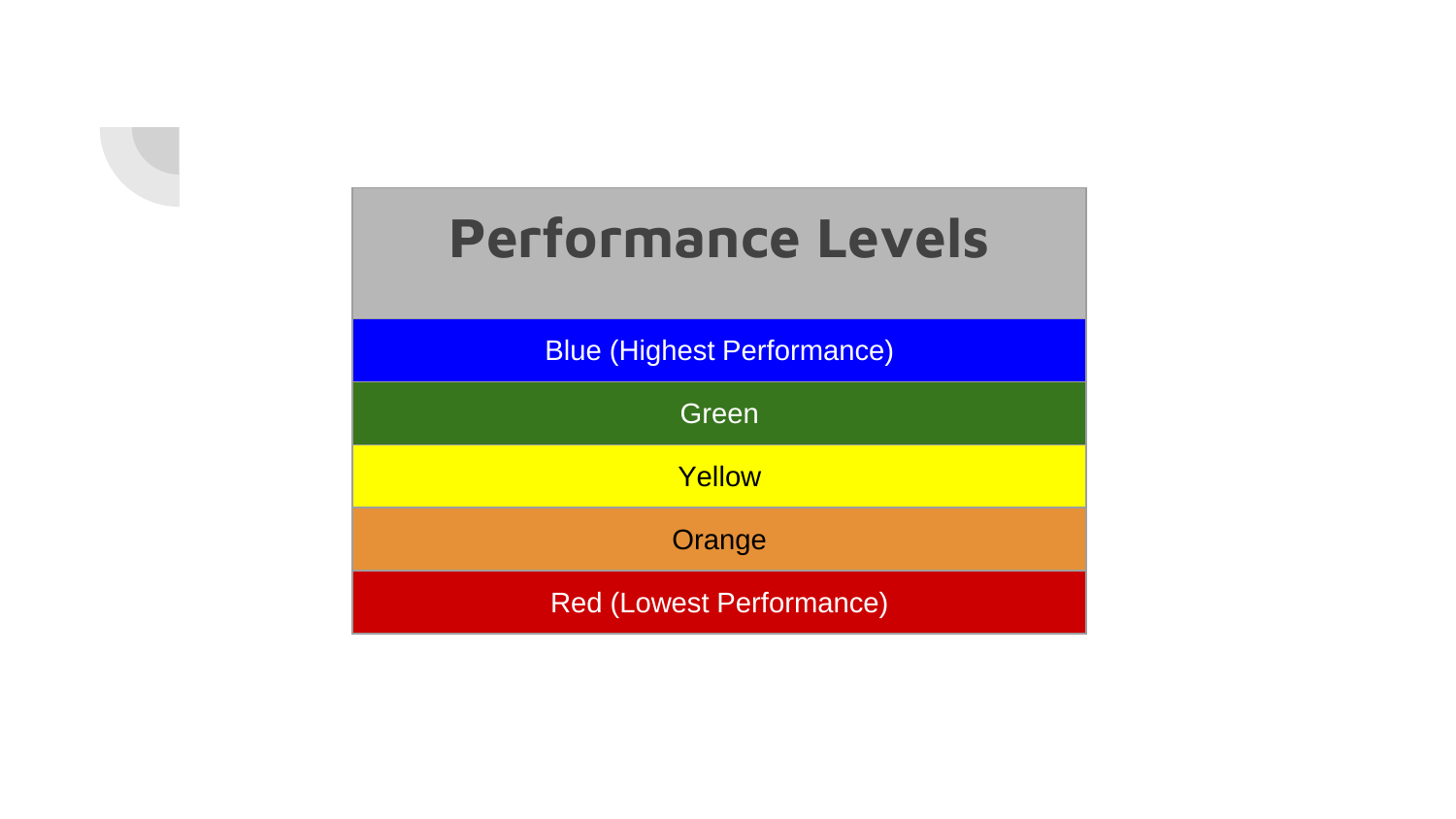#### How Is Performance Reported on the Dashboard?

The Dashboard provides four different kinds of reports:

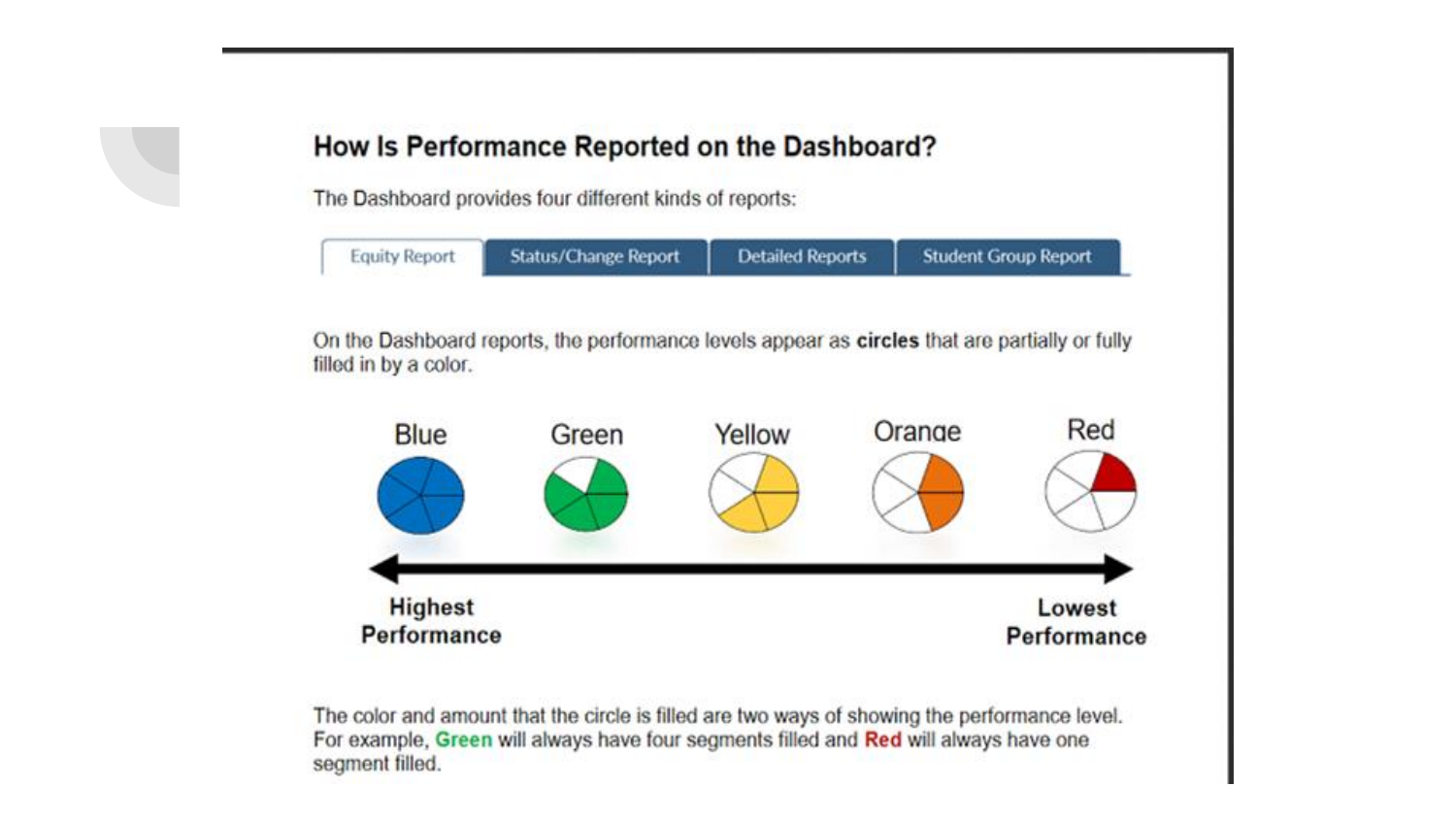#### **Indicator 1 - Chronic Absenteeism**

Students who miss more than 10 percent of the academic year (18 days) are deemed chronically absent. Although the State Board of Education (SBE) adopted chronic absenteeism as a state indicator, the calculation method has not yet been approved. The California Department of Education (CDE) anticipates a decision will be made at the November SBE meeting.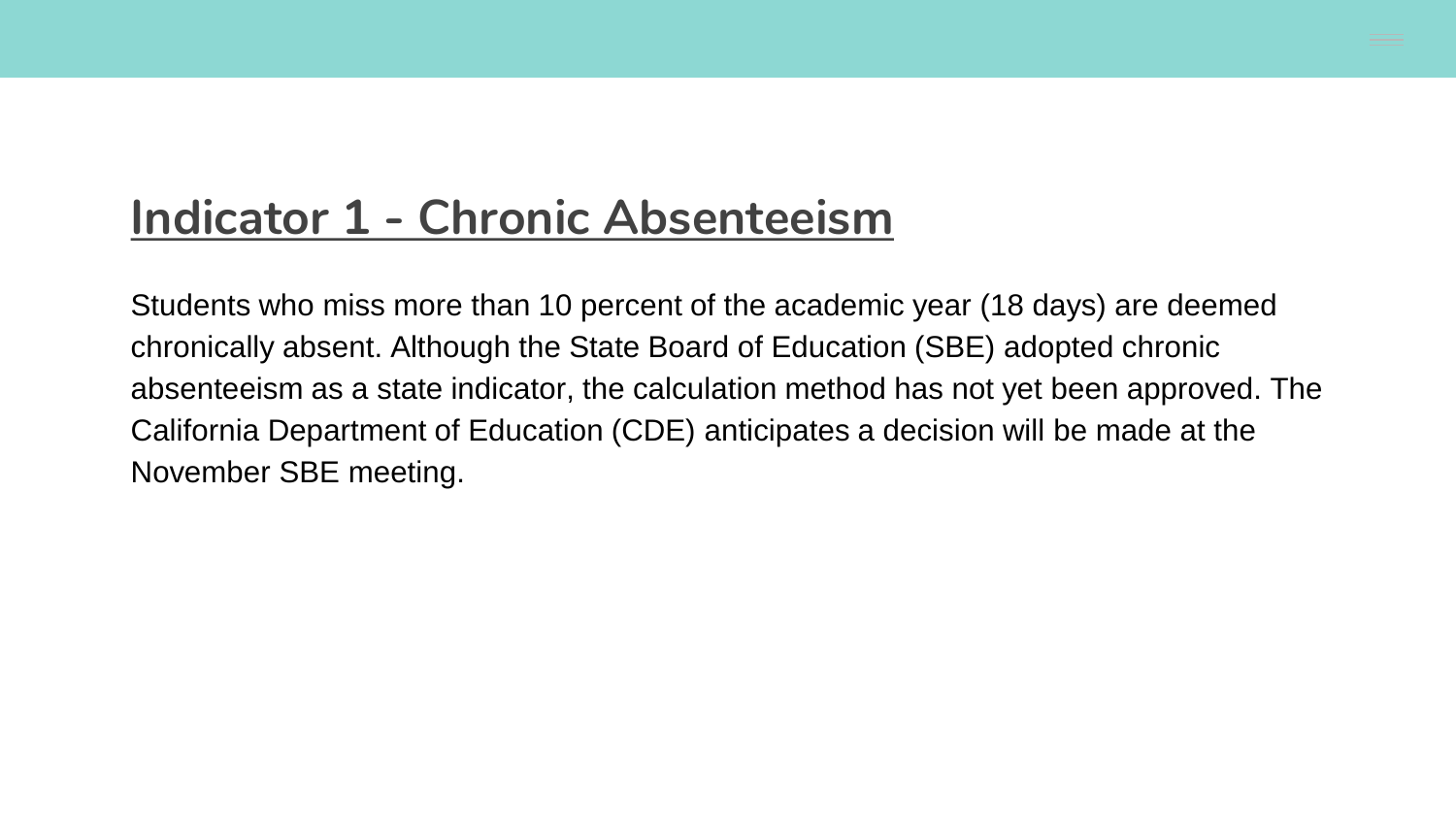#### **Indicator 1 - Chronic Absenteeism**

\*\*Since Chronic Absenteeism will be displayed for the first time, schools and districts will not receive a color-coded evaluation on those indicators.

| <b>Site</b>        | <b>Chronic Absentee</b><br>Rate (2016-2017) | American Indian      | Latino Hispanic     |
|--------------------|---------------------------------------------|----------------------|---------------------|
| <b>SPVUSD</b>      | <b>20.3% (190 students)</b>                 | 25.6% (101 students) | 20.1% (75 students) |
| Elementary         | <b>21.6% (83 students)</b>                  | 28.6% (56 students)  | 14.5% (25 students) |
| Middle School      | <b>27%</b> (55 students)                    | 32.0% (31 students)  | 22.1% (19 students) |
| <b>High School</b> | <b>24.9% (52 students)</b>                  | 17.5% (14 students)  | 29.1% (32 students) |
| <b>Bill Manes</b>  | <b>2.3% (1 student)</b>                     | $0\%$                | $0\%$               |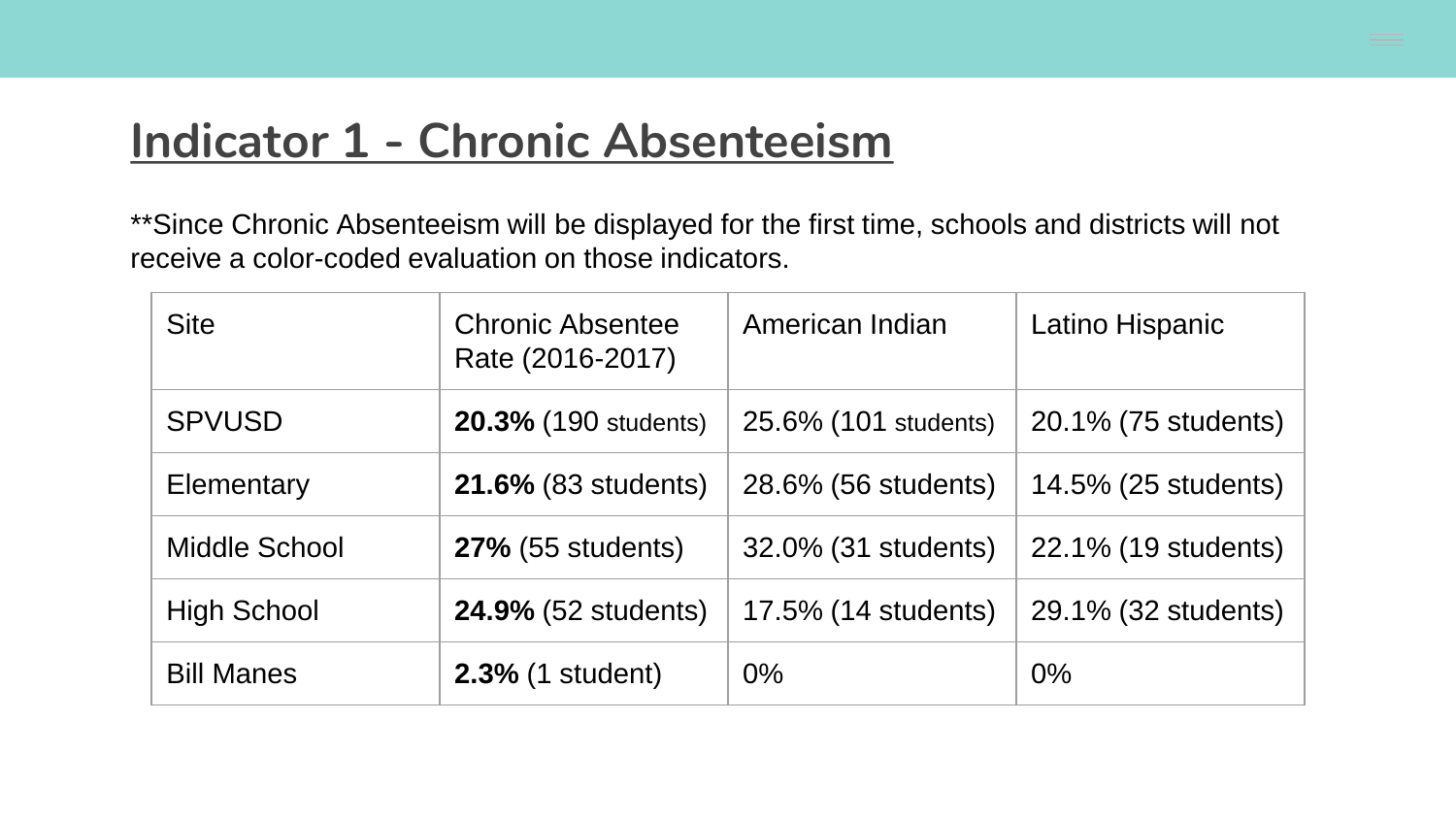#### **Indicator 2 - Suspension Rate Indicator**

This indicator is based on the number of students who were suspended anytime during the school year. Unlike the other indicators, where a high status and a significant increase is the goal, the suspension rate should be low. It means that fewer students are being suspended.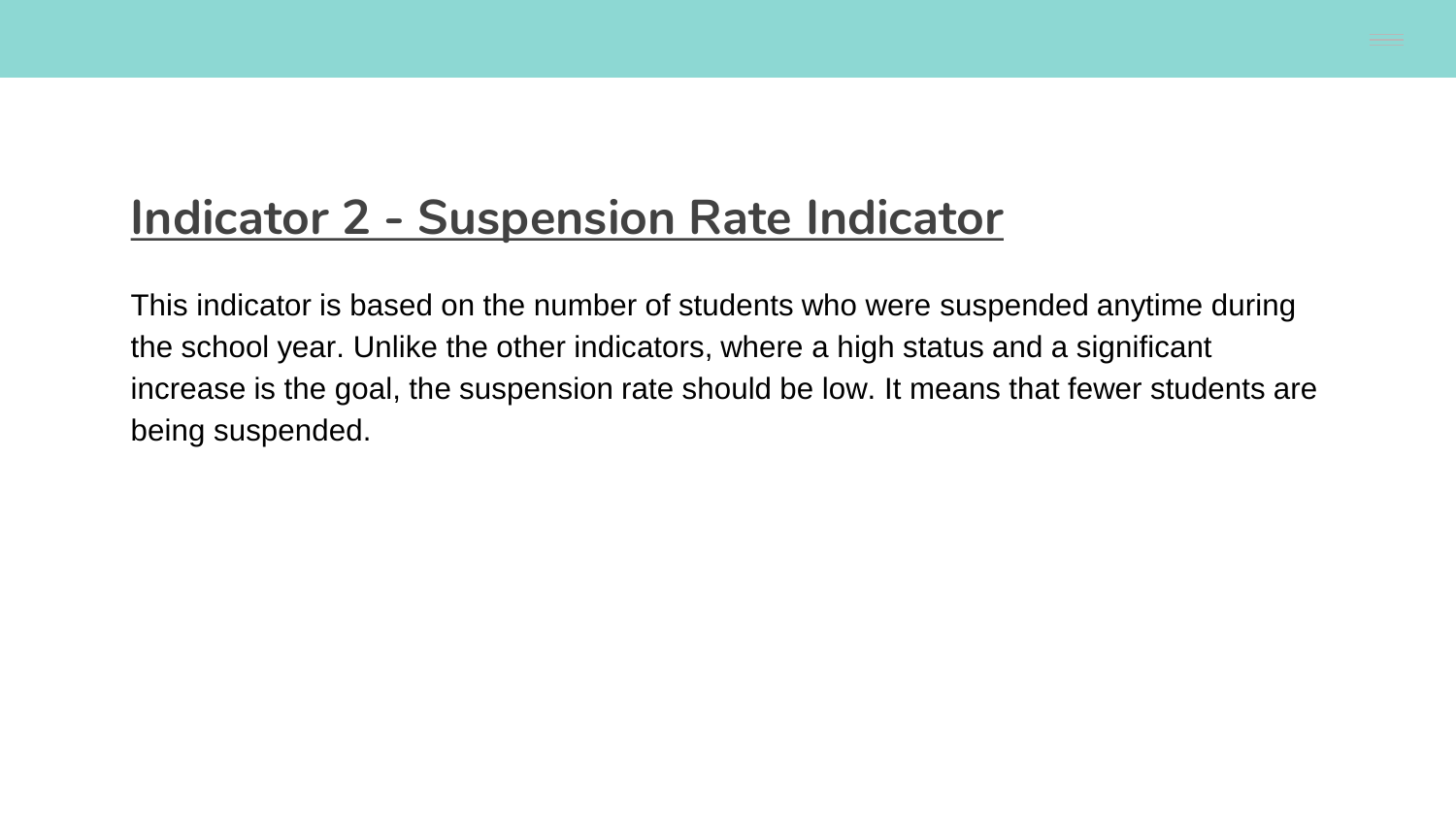### **Indicator 2 - Suspension Rate ( B, G, Y, O, R)**

| <b>Site</b>          | <b>Suspension Rate</b><br><b>Performance</b><br><b>Level</b><br>$(16-17)$ | <b>Suspension Rate</b><br><b>Performance</b><br>Level<br>$(15-16)$ | <b>Status</b>    | Change                                      |
|----------------------|---------------------------------------------------------------------------|--------------------------------------------------------------------|------------------|---------------------------------------------|
| <b>SPVUSD</b>        | <b>YELLOW (3)</b>                                                         | <b>ORANGE (4)</b>                                                  | High 5.8%        | <b>Declined</b><br>Significantly -<br>14.1% |
| Elementary           | GREEN(2)                                                                  | YELLOW (3)                                                         | Medium 2.3%      | <b>Declined</b><br>Significantly -<br>14.1% |
| <b>Middle School</b> | <b>YELLOW (3)</b>                                                         | <b>RED (5)</b>                                                     | <b>High 9.8%</b> | <b>Declined</b><br>Significantly -<br>14.7% |
| <b>High School</b>   | <b>YELLOW (3)</b>                                                         | <b>RED (5)</b>                                                     | High 8.1%        | <b>Declined</b><br>Significantly -<br>13.8% |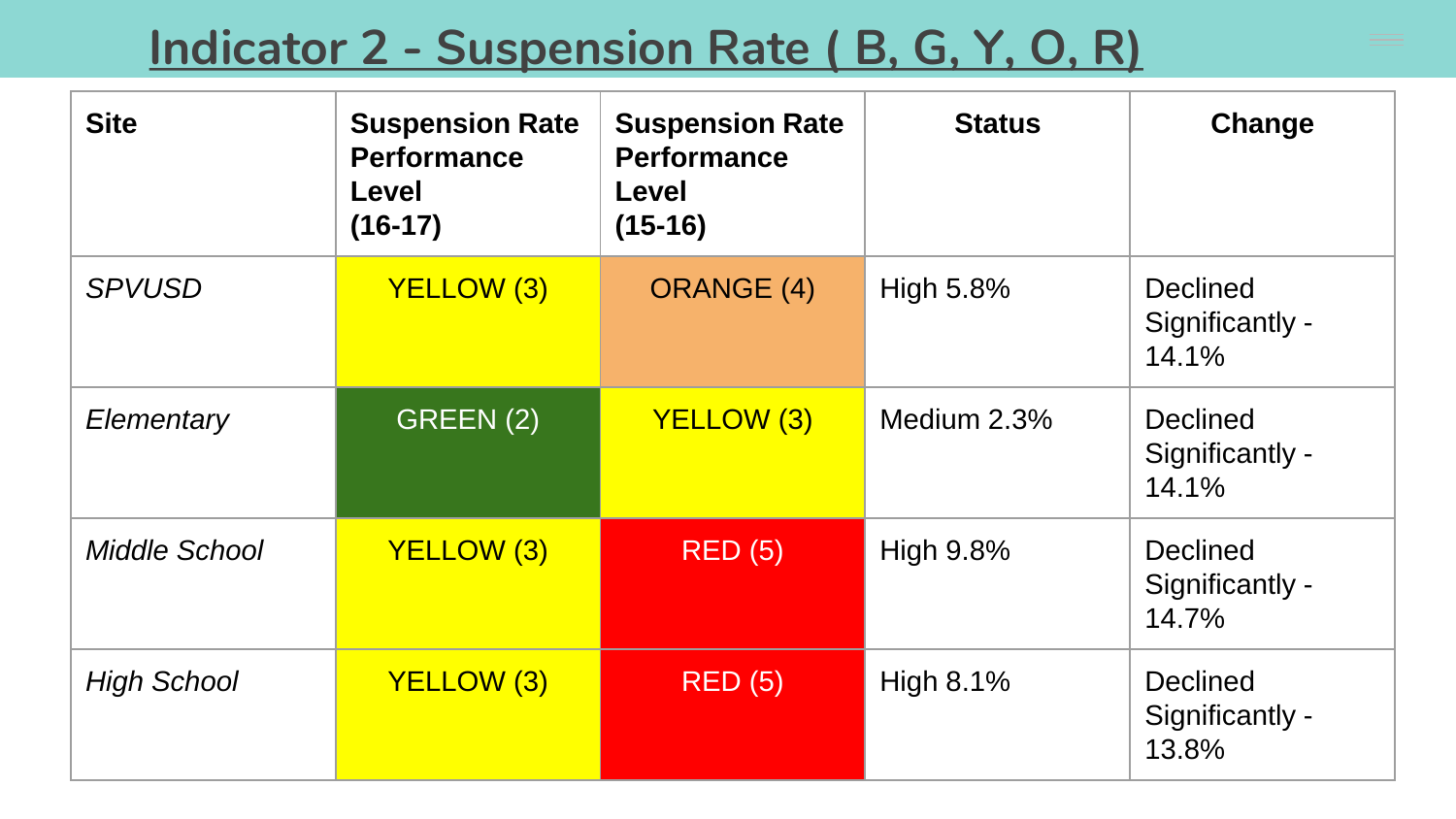#### **Indicator 3 - English Learner Progress Indicator**

This indicator is based on the number of English learners (ELs) and long-term ELs who made progress on the California English Language Development Test (CELDT) or who were reclassified as English proficient.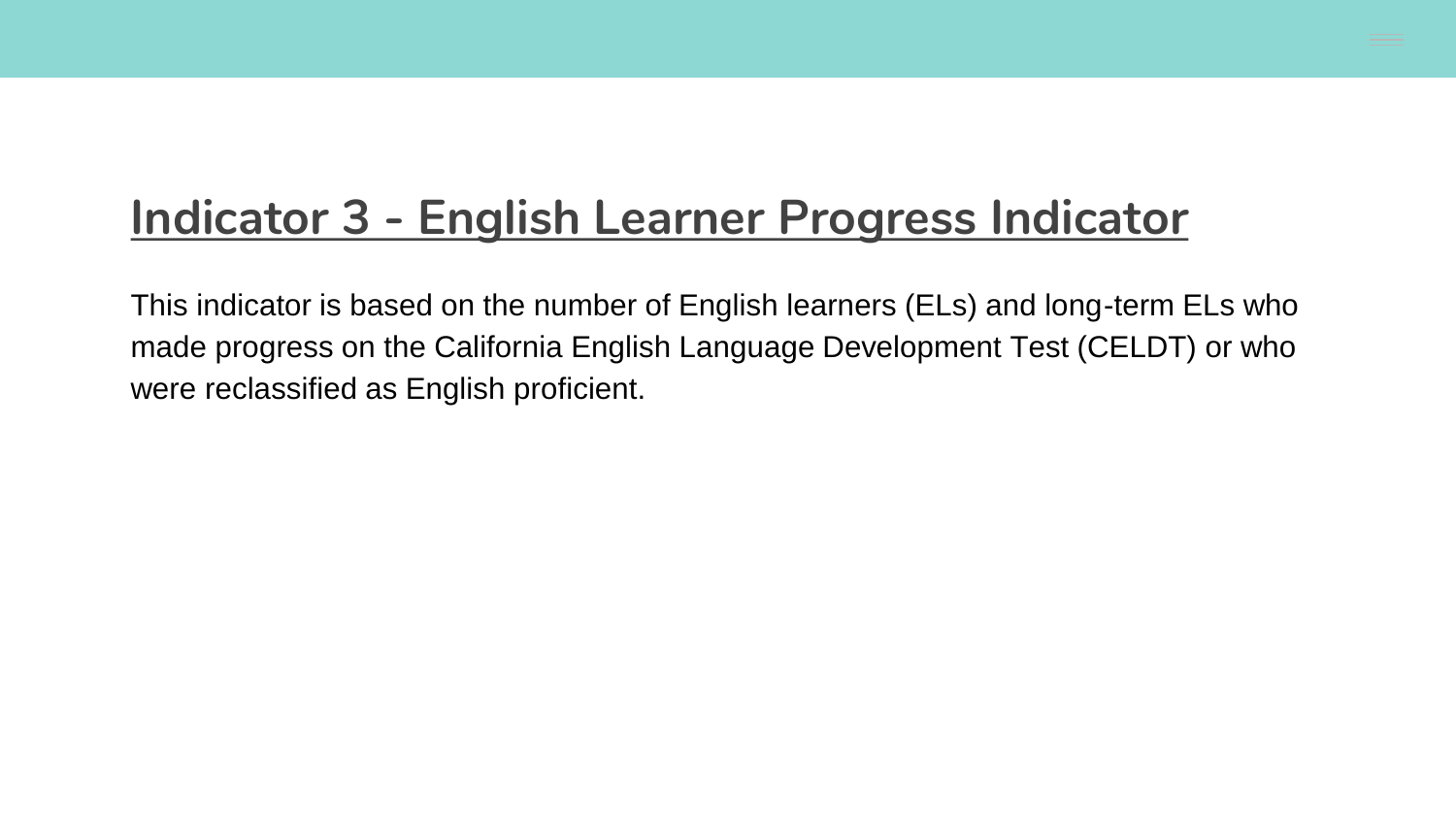#### **Indicator 3 - English Learner Progress ( B, G, Y, O, R)**

| <b>Site</b>          | <b>ELP</b><br><b>Performance</b><br>Level<br>$(16-17)$ | <b>ELP</b><br><b>Performance</b><br>Level<br>$(15-16)$ | <b>Status</b>  | Change                                      |
|----------------------|--------------------------------------------------------|--------------------------------------------------------|----------------|---------------------------------------------|
| <b>SPVUSD</b>        | <b>ORANGE (4)</b>                                      | <b>RED (5)</b>                                         | Low 61.2%      | <b>Declined</b><br>$-9.9%$                  |
| Elementary           | <b>RED (5)</b>                                         | <b>RED (5)</b>                                         | Very Low 44.8% | <b>Declined</b><br>$-9.2%$                  |
| <b>Middle School</b> | GREEN (2)                                              | N/A (Fewer than<br>30 students)                        | High 77.1%     | Maintained<br>$+1.2%$                       |
| <b>High School</b>   | <b>ORANGE (4)</b>                                      | N/A (Fewer than<br>30 students)                        | Medium 72.1%   | <b>Declined</b><br>Significantly -<br>20.7% |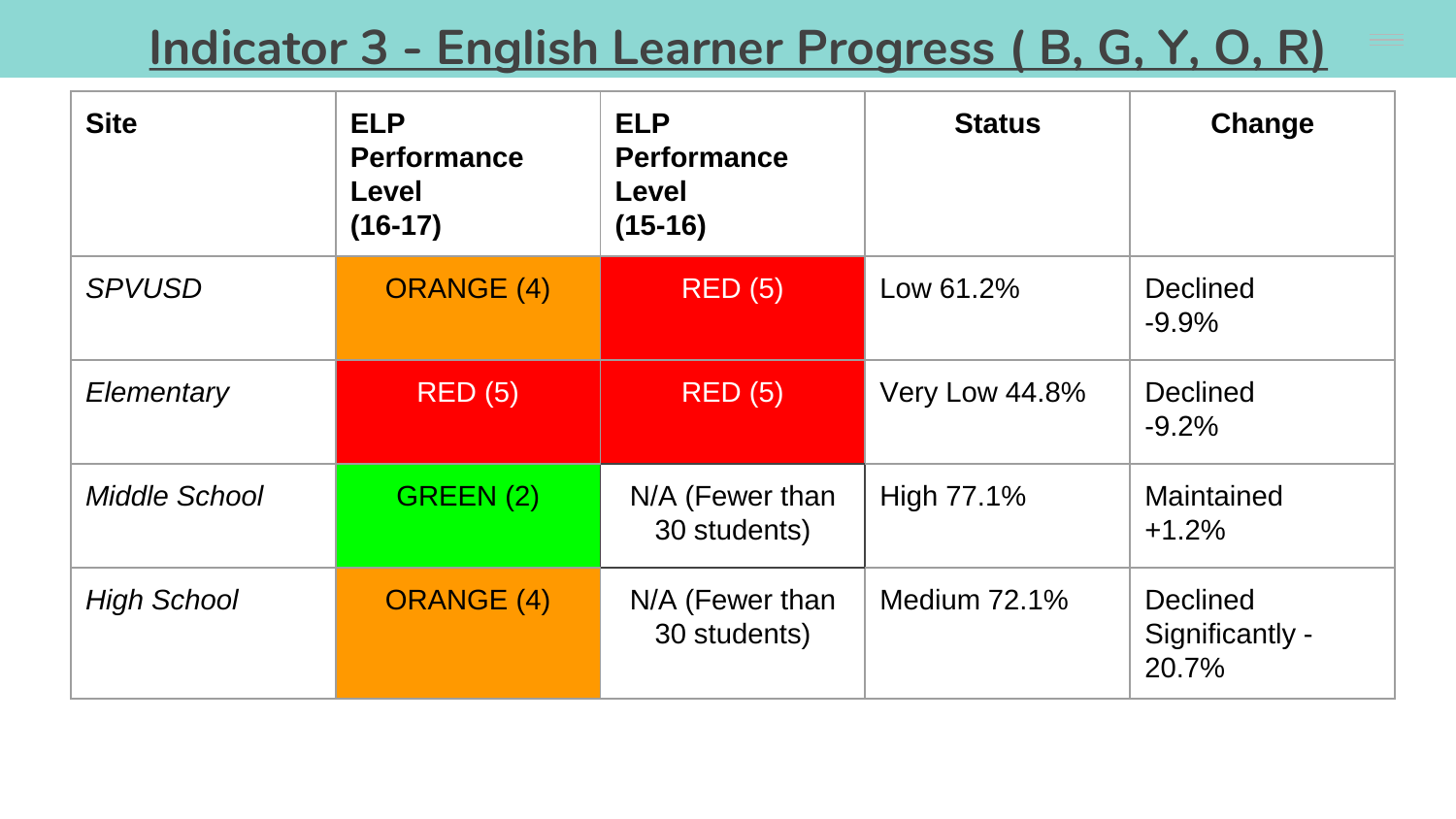#### **Indicator 4 - Graduation Rate Indicator (HS Only)**

This indicator applies only to schools and districts that serve high school students and is based on the number of students who graduate with a regular high school diploma in four years. Students who earn a Special Education Certificate of Completion or a general equivalency diploma are not counted.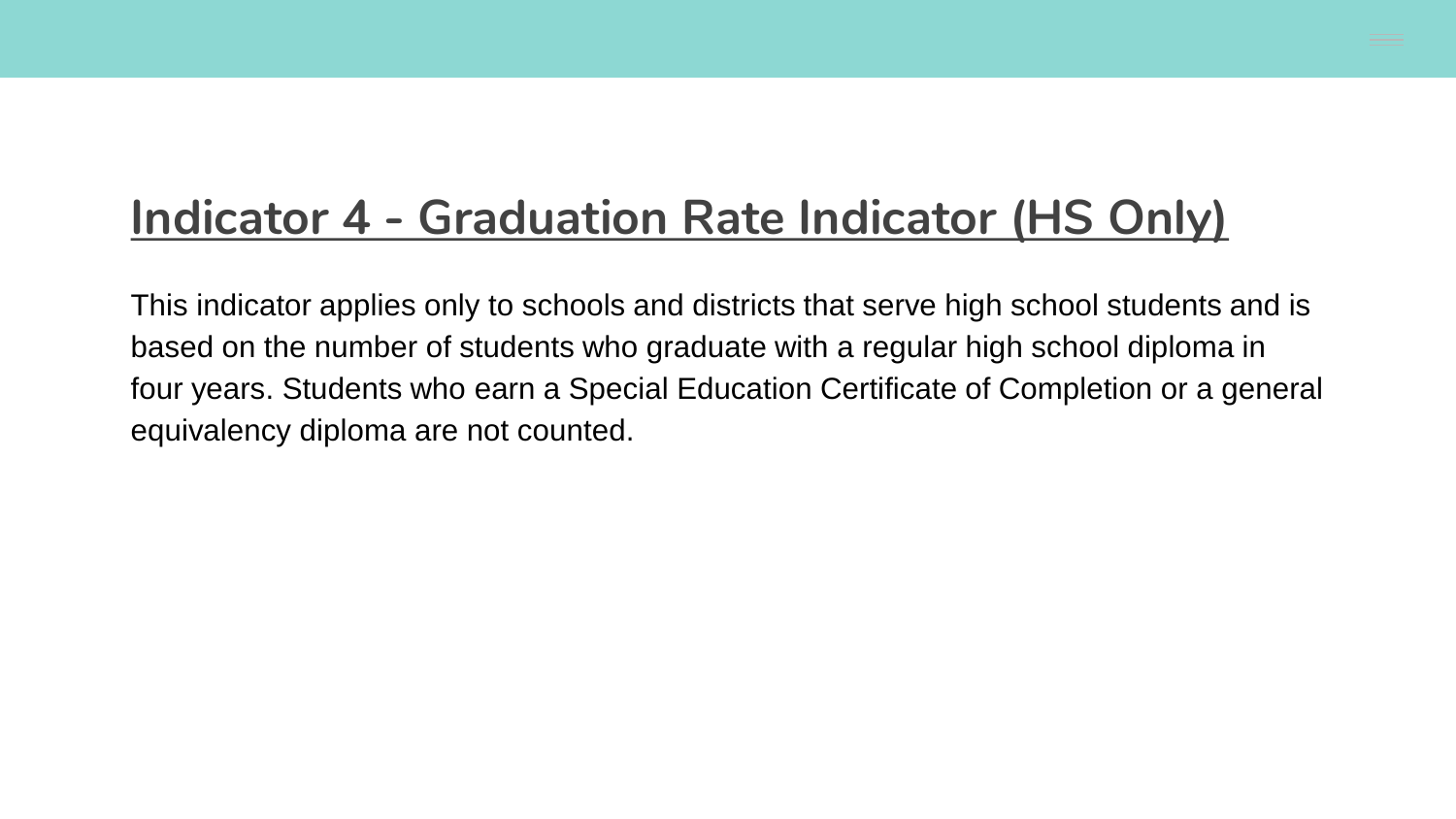| <b>Site</b>        | <b>Graduation Rate</b><br><b>Performance</b><br>Level<br>$(16-17)$ | <b>Graduation Rate</b><br><b>Performance</b><br>Level<br>$(15-16)$ | <b>Status</b> | Change                |
|--------------------|--------------------------------------------------------------------|--------------------------------------------------------------------|---------------|-----------------------|
| <b>SPVUSD</b>      | GREEN(2)                                                           | <b>ORANGE (4)</b>                                                  | High 94.7%    | Increased<br>$+15.4%$ |
| <b>High School</b> | GREEN(2)                                                           | <b>ORANGE</b>                                                      | High 94.7%    | Increased<br>$+13.8%$ |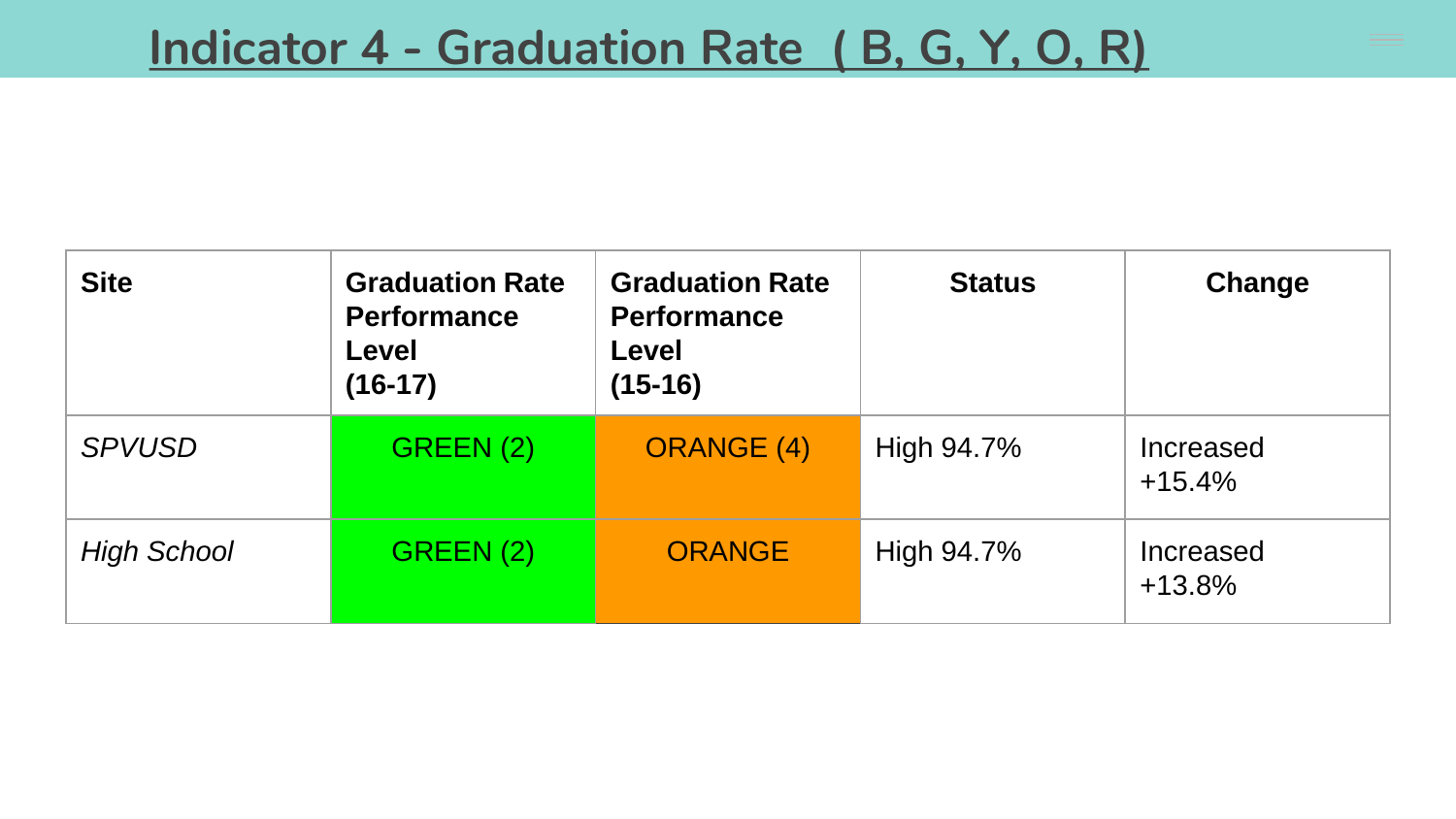### **Indicator 5 - College and Career Readiness (HS Only)**

Like the Graduation Rate Indicator, this College/Career Indicator (CCI) applies only to schools and districts that serve high school students and is based on the percentage of students who are prepared for college or career when they graduate from high school.

#### **Three Performance Levels:**

Prepared

Approaching Prepared

Not Prepared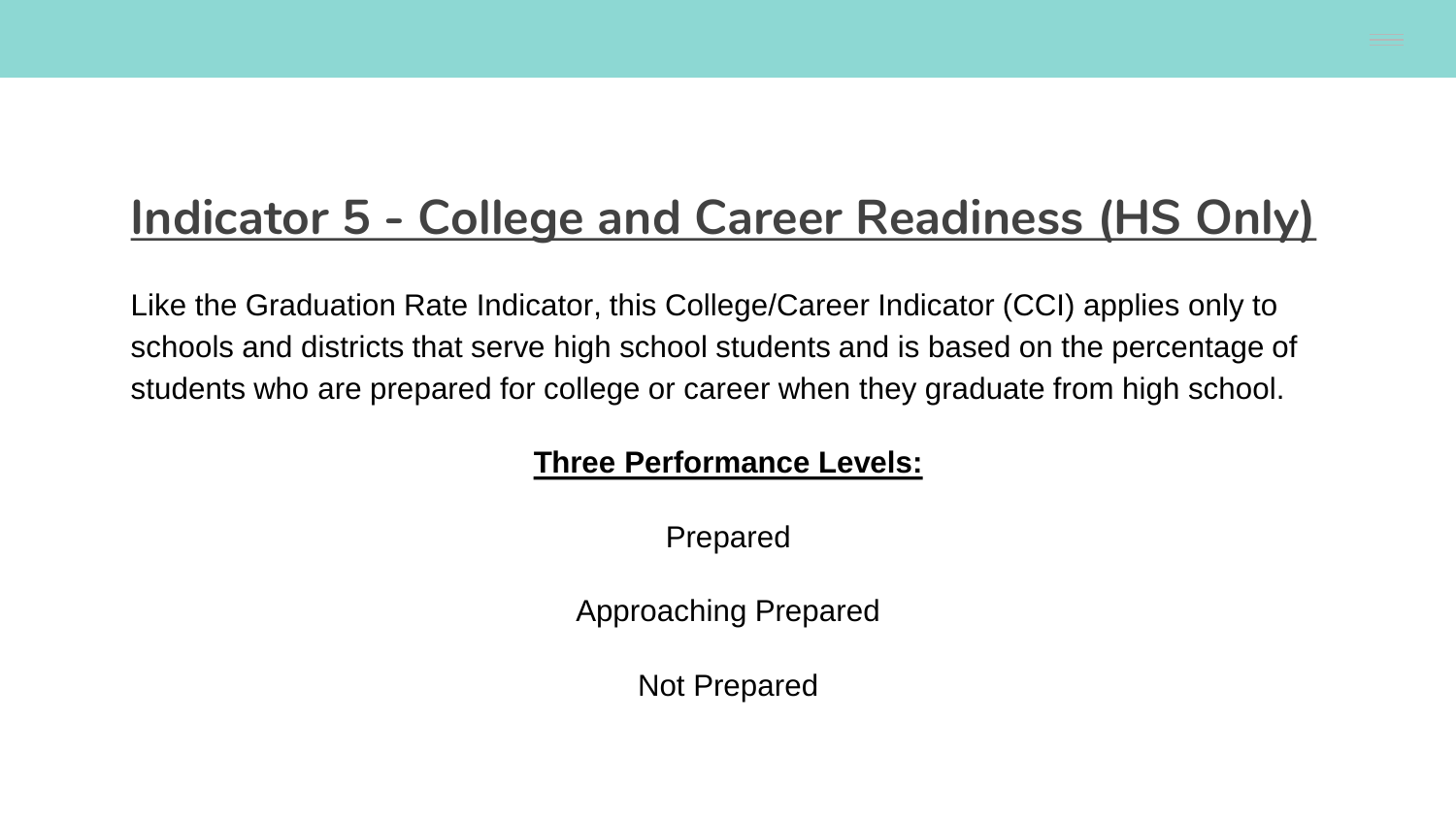#### **Indicator 5 - College and Career Readiness (HS Only)**

**PREPARED** - High School Diploma and any one of the following:

- Career Technical Education (CTE) Pathway Completion **plus one** of the following criteria:
	- Smarter Balanced Summative Assessments: At least a Level 3 "Standard Met" on ELA or Mathematics and at least a Level 2 "Standard Nearly Met" in the other subject area
	- One semester/two quarters of Dual Enrollment with passing grade (Academic/CTE subjects)
- At least a Level 3 "Standard Met" on both ELA and Mathematics on Smarter Balanced Summative Assessments
- Completion of two semesters/three quarters of Dual Enrollment with a passing grade (Academic and/or CTE subjects)
- Passing Score on two Advanced Placement (AP) Exams or two International Baccalaureate (IB) Exams
- Completion of courses that meet the University of California (UC) or the California State University (CSU) a-g criteria **plus one** of the following criteria:
	- CTE Pathway completion
	- Smarter Balanced Summative Assessments: At least a Level 3 "Standard Met" on ELA or Mathematics and at least a Level 2 "Standard Nearly Met" in the other subject area
	- One semester/two quarters of Dual Enrollment with passing grade (Academic/CTE subjects)
	- Passing score on one AP Exam **OR** on one IB Exam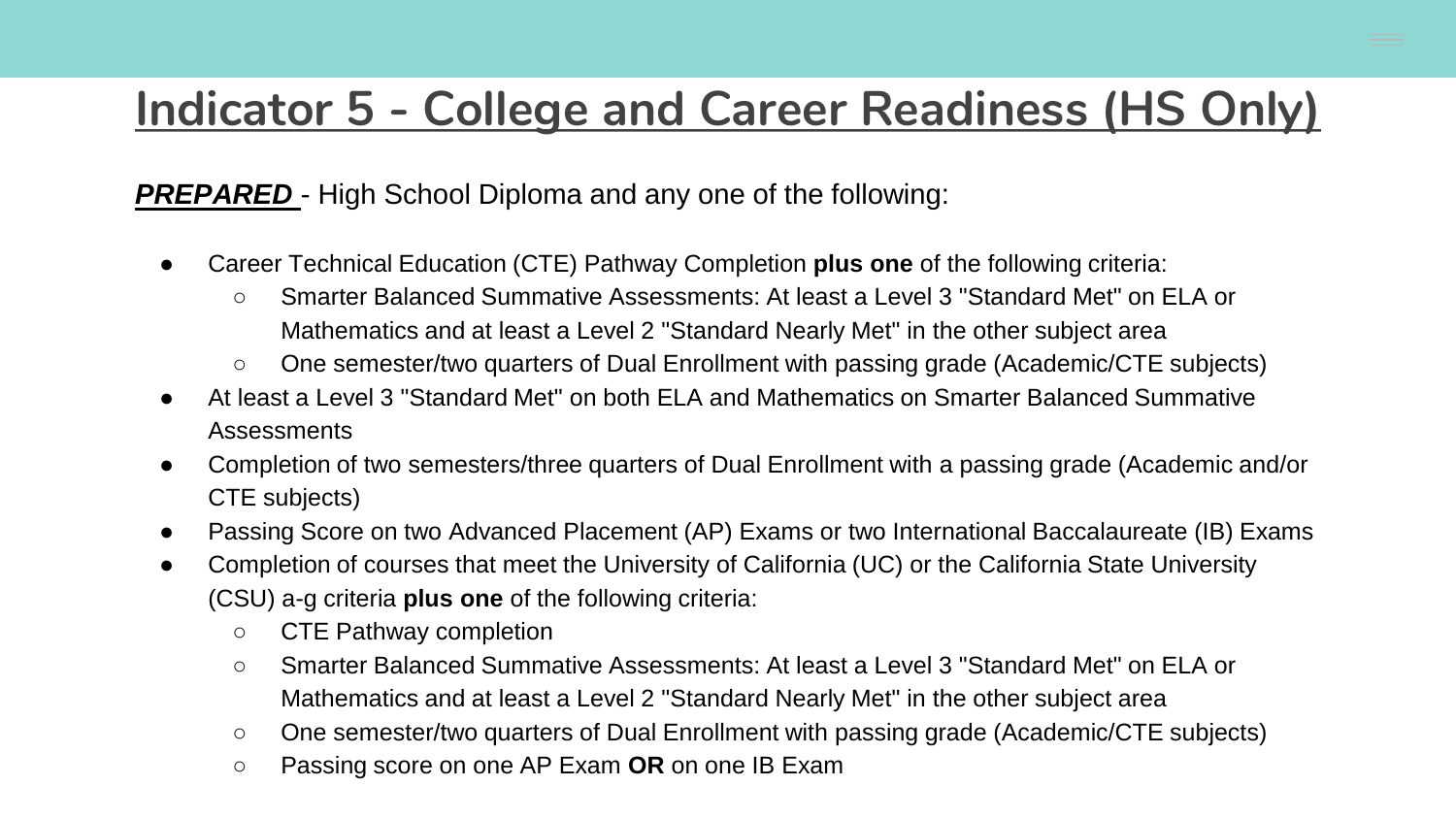#### **Indicator 5 - College and Career Readiness (HS Only)**

*Approaching Prepared* - High School Diploma and any one of the following:

- CTE Pathway completion
- Scored at least Level 2 "Standard Nearly Met" on both ELA and Mathematics Smarter Balanced Summative Assessments
- Completion of one semester/two quarters of Dual Enrollment with passing grade (Academic/CTE subjects)
- Completion of courses that meet the UC a-g criteria

*Not Prepared* - Student did not meet any measure above or did not graduate, so considered NOT PREPARED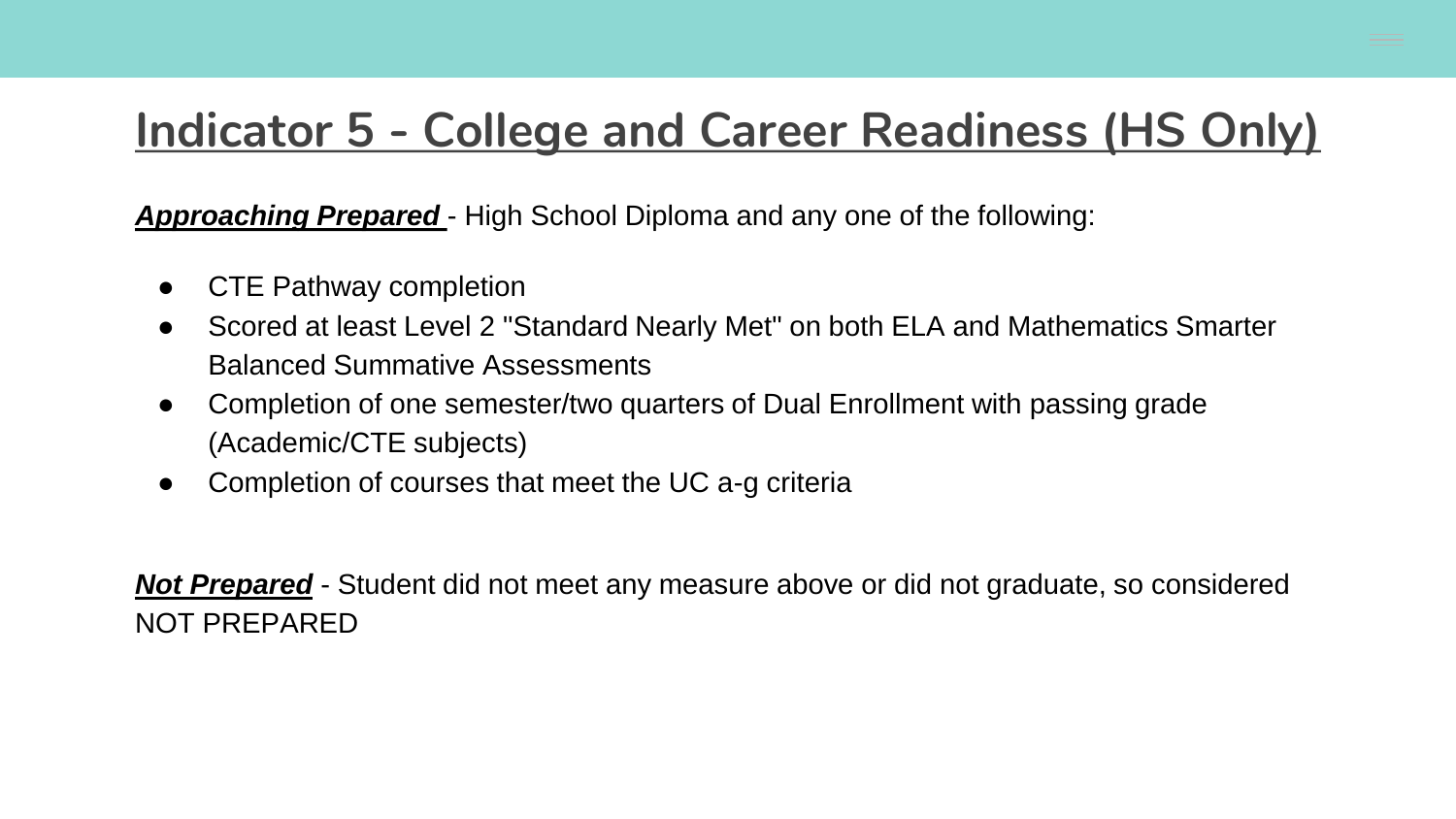#### **Indicator 5 - CAREER/COLLEGE READINESS**

\*\*Since career/college readiness will be displayed for the first time, schools and districts will not receive a color-coded evaluation on those indicators.

| <b>Site</b>        | Career/College<br><b>Readiness Rate</b><br>$(2016 - 2017)$ | <b>American Indian</b>               | <b>Latino Hispanic</b> |
|--------------------|------------------------------------------------------------|--------------------------------------|------------------------|
| <b>SPVUSD</b>      | Very Low 5.4%                                              | *Fewer than 11<br>students in cohort | Very Low 7.7%          |
| <b>High School</b> | Very Low 5.4%                                              | *Fewer than 11<br>students in cohort | Very Low 7.7%          |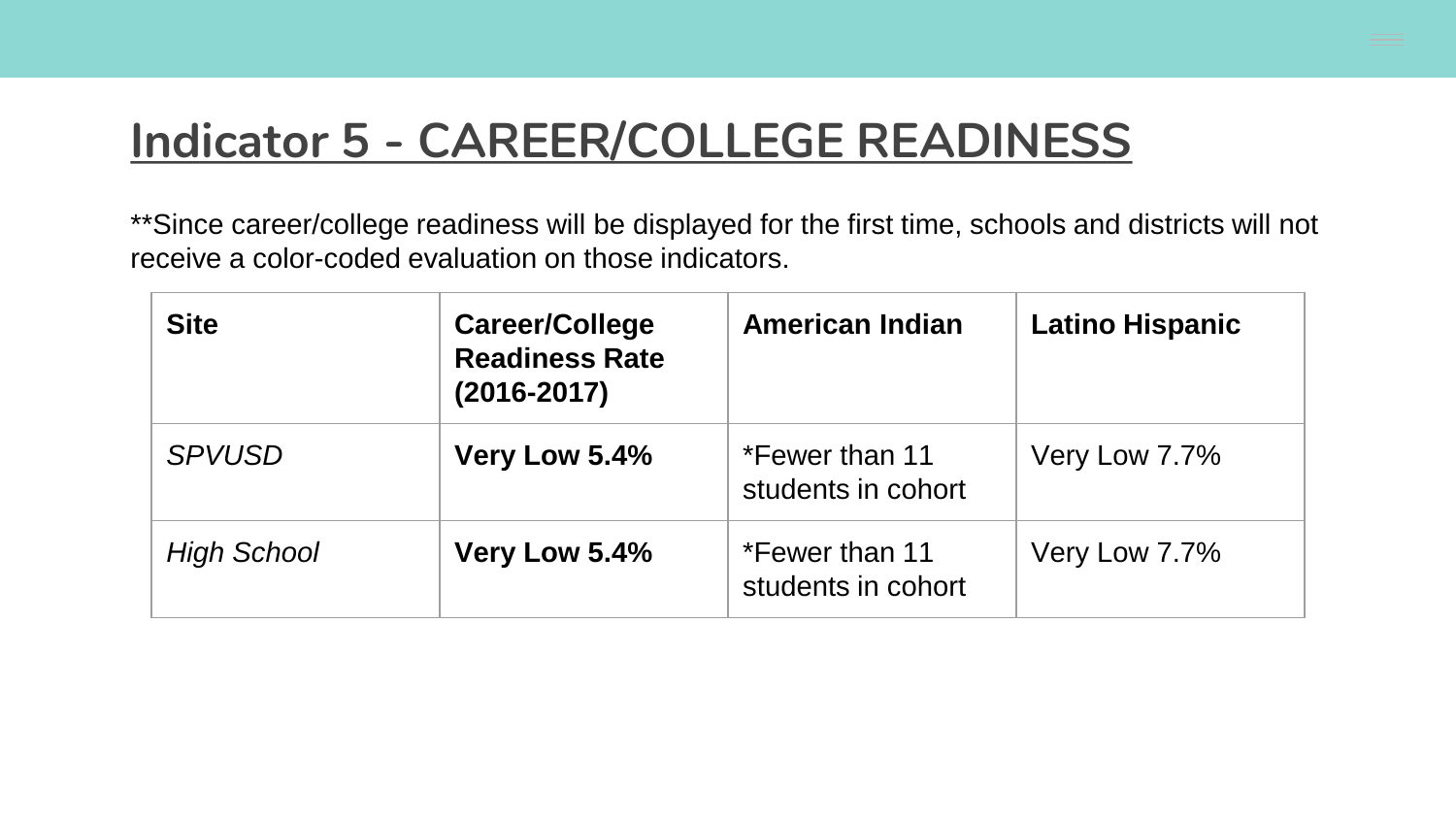### **Indicator 6 - Academic Indicator: English Language Arts and Mathematics (B, G, Y, O, R)**

This indicator is based on performance on the Smarter Balanced Summative Assessments for English Language Arts/Literacy (ELA) and mathematics for students in grades three through eight and how far the average student is from meeting the standard. While performance on these assessments is determined by the overall scale score, the Academic Indicator is a measure of how far the average student is from meeting the standard in ELA and mathematics. Thus, the Status and Change for this indicator are based on the average "Distance from Level 3" (or average distance from the "Standard Met" achievement level) in the current and prior years. (Grade eleven results are not used in the Academic Indicator. They will be reported in the CCI.)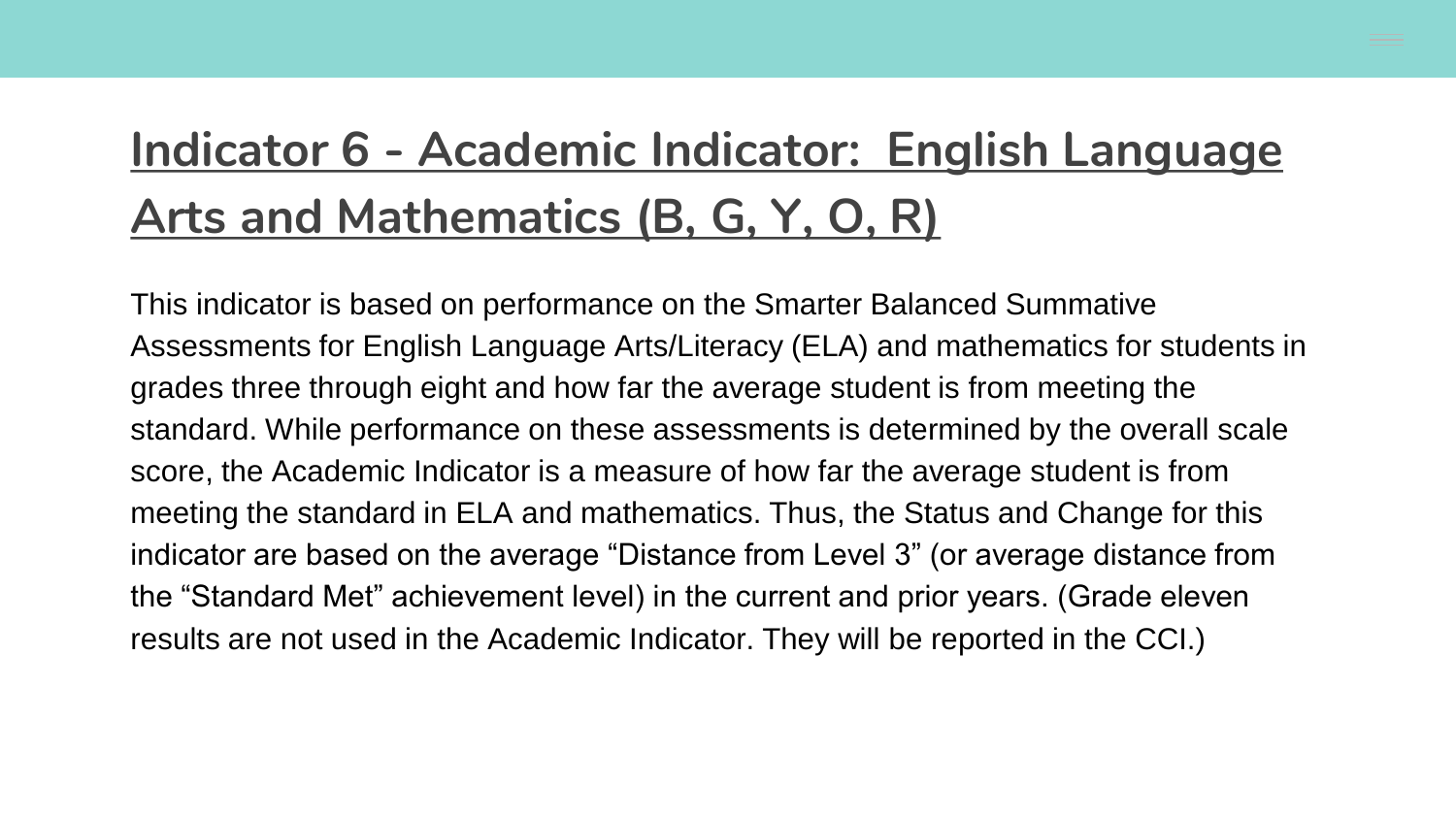### **Indicator 3 - Academic Indicator (ELA) ( B, G, Y, O, R)**

| <b>Site</b>          | Academic<br><b>Indicator (ELA)</b><br><b>Performance</b><br>Level<br>$(16-17)$ | <b>Academic</b><br><b>Indicator (ELA)</b><br><b>Level</b><br>$(15-16)$ | <b>Status</b>                                      | Change                         |
|----------------------|--------------------------------------------------------------------------------|------------------------------------------------------------------------|----------------------------------------------------|--------------------------------|
| <b>SPVUSD</b>        | <b>ORANGE (4)</b>                                                              | <b>ORANGE (4)</b>                                                      | Low 67.4 points<br>below level 3<br>(Standard Met) | Maintained<br>-0.3 points      |
| Elementary           | <b>ORANGE (4)</b>                                                              | <b>RED (5)</b>                                                         | Low 67.4 points<br>below level 3<br>(Standard Met) | <b>Declined</b><br>-4.8 points |
| <b>Middle School</b> | <b>YELLOW (3)</b>                                                              | RED(5)                                                                 | Low 67.4 points<br>below level 3<br>(Standard Met) | Increased<br>$+3.9$ points     |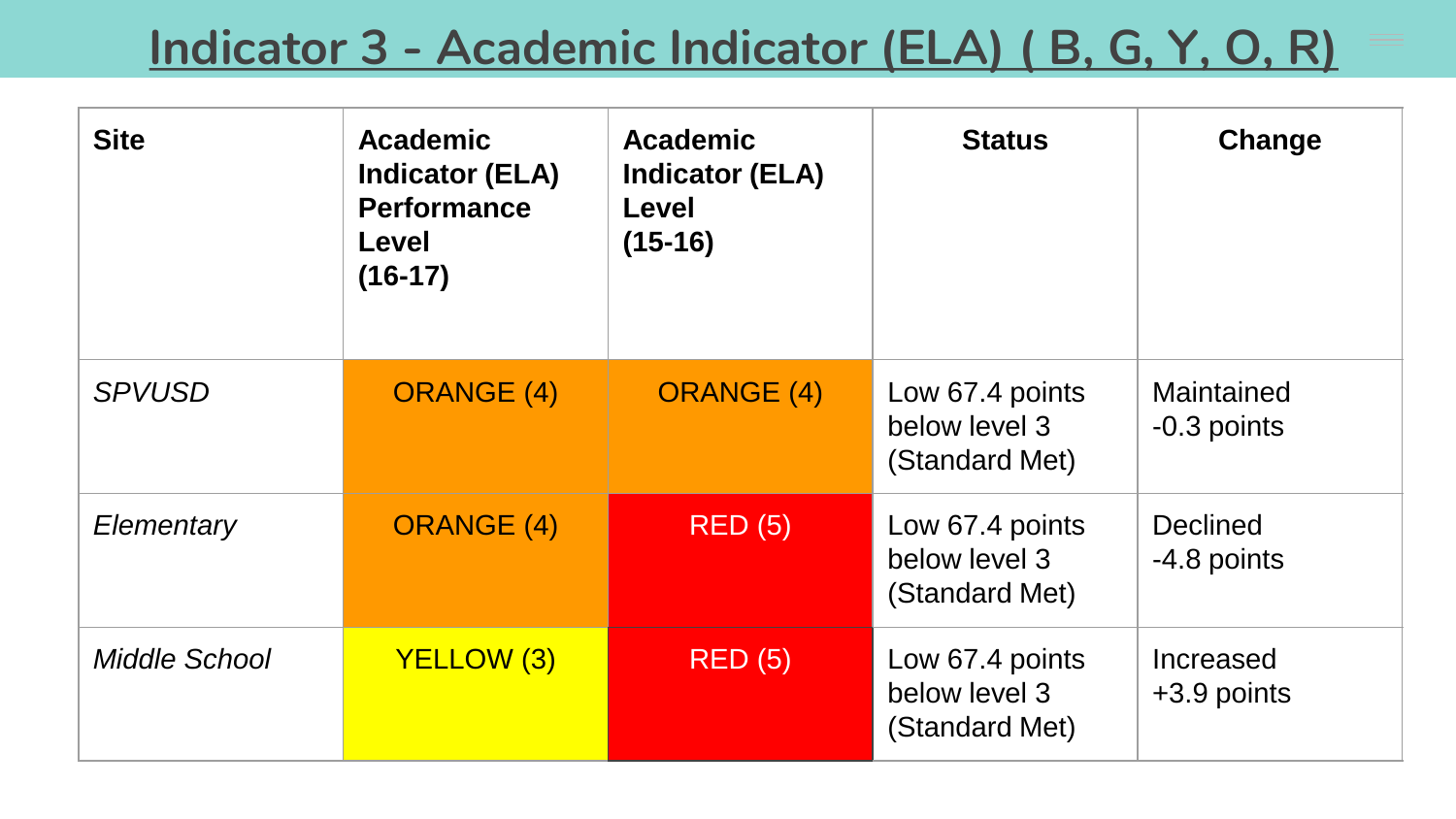### **Indicator 3 - Academic Indicator (MATH) ( B, G, Y, O, R)**

| <b>Site</b>          | <b>Academic</b><br><b>Indicator (Math)</b><br><b>Performance</b><br>Level<br>$(16-17)$ | <b>Academic</b><br><b>Indicator (Math)</b><br><b>Level</b><br>$(15-16)$ | <b>Status</b>                                            | Change                                     |
|----------------------|----------------------------------------------------------------------------------------|-------------------------------------------------------------------------|----------------------------------------------------------|--------------------------------------------|
| <b>SPVUSD</b>        | <b>ORANGE (4)</b>                                                                      | <b>RED (5)</b>                                                          | Very Low 95.6<br>points below level<br>3 (Standard Met)  | Increased<br>$+8.6$ points                 |
| Elementary           | <b>ORANGE (4)</b>                                                                      | <b>YELLOW (3)</b>                                                       | Low 59.5 points<br>below level 3<br>(Standard Met)       | Maintained<br>$+1.5$ points                |
| <b>Middle School</b> | <b>ORANGE (4)</b>                                                                      | <b>RED (5)</b>                                                          | Very Low 129.5<br>points below level<br>3 (Standard Met) | Increased<br>Significantly<br>+15.7 points |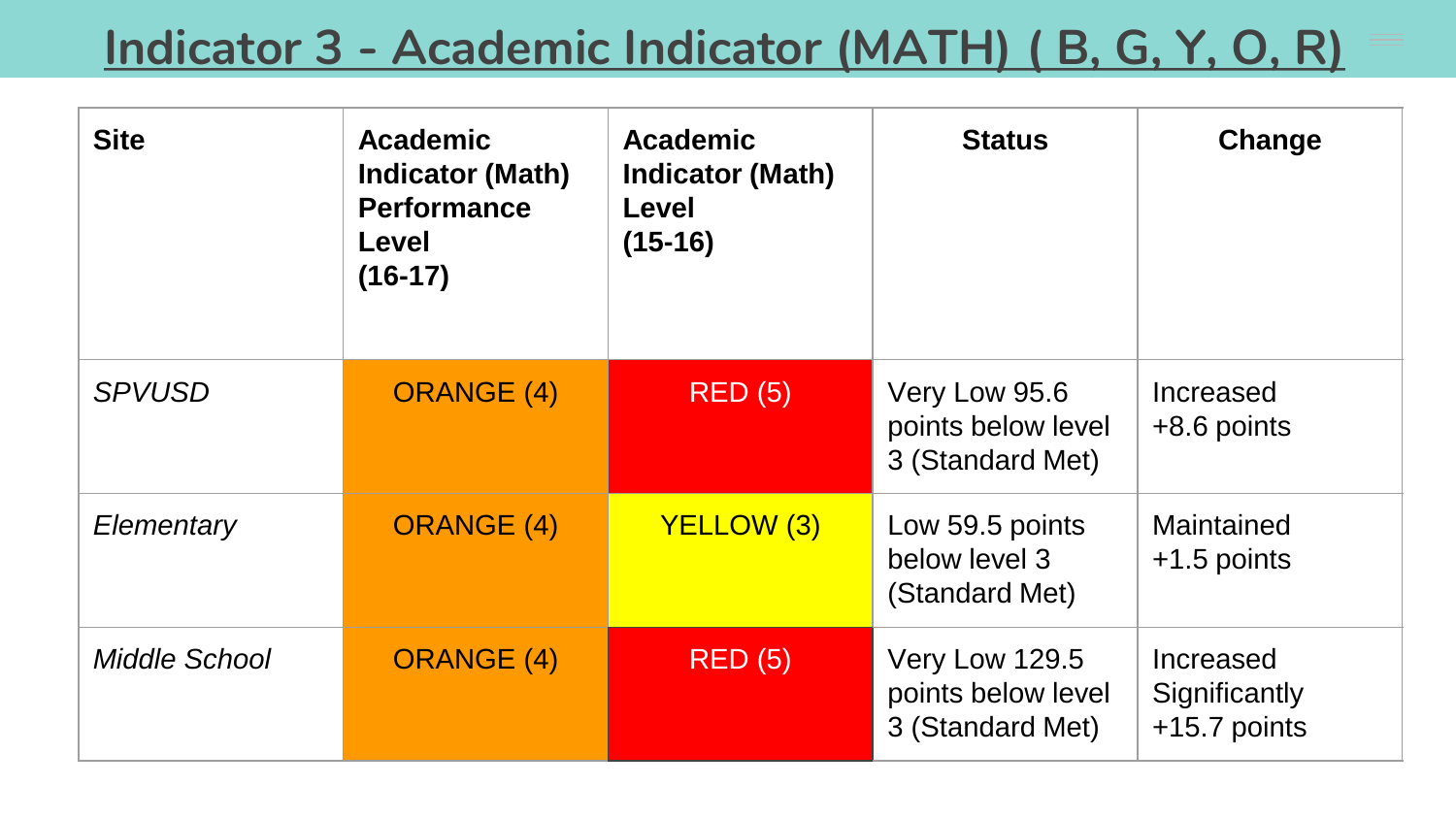# **Local Indicators**

- **Basics (Teachers, Instructional Materials, Facilities)** MET
- **Implementation of Academic Standards**

MET

● **Parent Engagement**

#### **MET**

● **Local Climate Survey**